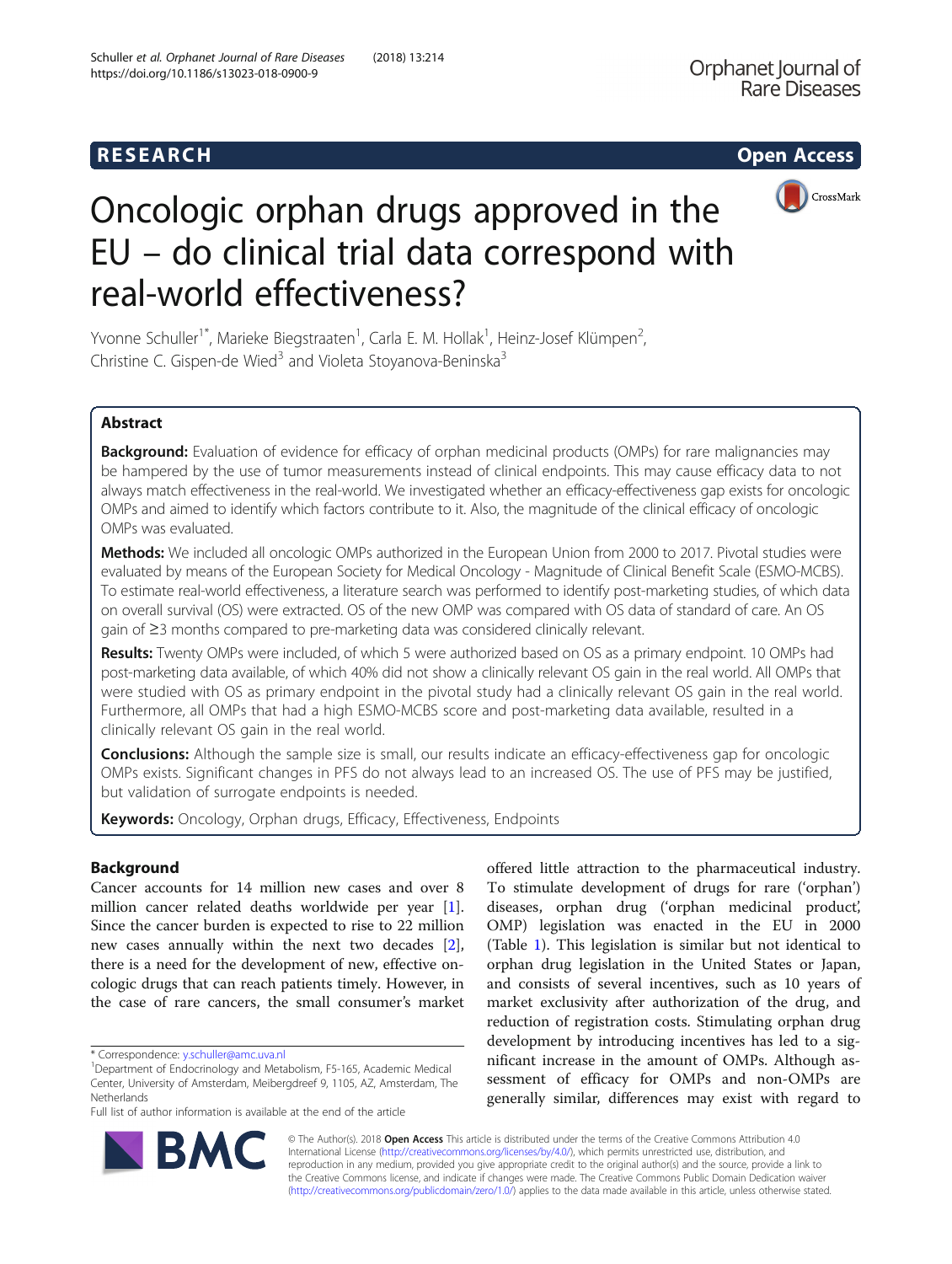#### <span id="page-1-0"></span>Table 1 Orphan diseases and OMPs

The European Commission is responsible for authorizing OMPs in the European Union (EU), after careful evaluation of the OMP's benefits and risks by the European Medicines Agency. An OMP is a drug that is indicated for the treatment of a rare disease with a prevalence of < 5:10000. A centralized procedure allows applicants to obtain a marketing authorization that is valid throughout the EU as well as in the European Economic Area, and is compulsory for the authorization of OMPs and medicines containing a new active substance to treat cancer [[64\]](#page-10-0). Marketing authorizations may be 'full' (sufficient comprehensive data are available), 'conditional' (benefit of immediate authorization outweighs the risk of less comprehensive data than normally required, but additional data are expected to be generated in the future) or 'exceptional' (authorization is granted even though comprehensive data are not expected to be obtained after authorization) [\[65](#page-10-0)].

clinically relevant endpoints used [[3\]](#page-9-0). Tumor measurements (Table 2) that are not validated as surrogate endpoints for overall survival (OS) are being used with increasing frequency over the past years, while the use of OS as a primary endpoint is declining. Although both the United States Food and Drug Administration (FDA) and the European Medicines Agency (EMA) agreed that OS is the most reliable and persuasive outcome [[4,](#page-9-0) [5](#page-9-0)], progression free survival (PFS) is broadly used in studies. Using tumor measurements instead of clinical endpoints requires a smaller trial population and a shorter followup to show statistical significant evidence on efficacy. However, the drawback of allowing tumor measurements to be the basis for approval of OMPs, is that efficacy data do not always match real-world effectiveness, a phenomenon that is called the 'efficacy-effectiveness gap'. Literature shows that, for example, PFS, is not always a good surrogate for OS [[6\]](#page-9-0). Also, a previous study on oncologic OMPs approved by the FDA showed that two-thirds of the approvals were based on an improvement on a surrogate endpoint (such as PFS) [\[7](#page-9-0)]. Of these, 86% had unknown effects on OS or failed to show gains in survival after several years of follow-up [\[7](#page-9-0)].

#### **Table 2** Definitions of endpoints [\[4,](#page-9-0) [5](#page-9-0)]

Although OS seems to be the most reliable outcome, other frequently used outcomes include tumor measurements and biomarkers. PFS or DFS may be considered to be of benefit to the patient, but they are often not validated as surrogate outcomes for OS. The validation of tumor measurements and biomarkers as surrogates for survival is difficult. For each indication separately, robust evaluations are needed to investigate whether a correlation exists between effects on survival and tumor measurements or biomarkers. For the sake of clarity, categories of endpoints as used in this manuscript are stated below.

- 1. Overall survival (OS): Time from randomization until death from any cause.
- 2. Tumor measurements: Progression-free survival (PFS), disease-free survival (DFS) (=recurrence-free survival (RFS)), time to progression (TTP), time to treatment failure (TTF), objective response rate (ORR).
- 3. Symptom assessment: Time to progression of cancer symptoms, quality of life (QoL)
- 4. Biomarker: Characteristic that should be capable of objectively measuring and evaluating a normal biological process, a pathological process or the pharmacological response to a therapeutic intervention. Generally assayed from blood or body fluids. The validity of biomarkers as endpoints in trials remains to be established.

Based on this, it may be discussed whether the use of PFS as an endpoint is preferable or not. Finally, randomized controlled trials are often performed on a homogenous population, from which patients with comorbidities are generally excluded for the sake of study feasibility [[8](#page-9-0)]. Through the strict in- and exclusion criteria, the external validity of trials may be called into question; patients treated in routine practice may have shorter survival and more toxicity than patients treated in the context of a clinical trial [\[9](#page-9-0), [10](#page-9-0)].

For this study, we aimed to explore whether there is a difference between efficacy and effectiveness of oncologic OMPs approved in the EU and to evaluate which factors contribute to the efficacy-effectiveness gap. We herewith aim to provide possible solutions for regulators, academia and industry on how to bridge this gap. Although similar studies were performed for oncology drugs approved by the EMA and FDA, these did not focus on orphan drugs and did not always include post-marketing data [\[7](#page-9-0), [11](#page-9-0), [12](#page-9-0)]. In light of the increasing discussion about orphan drugs and their prices, this study could be of high societal value. Furthermore, in this study we additionally aimed to rank the magnitude of the clinical efficacy of oncologic OMPs at the time of marketing authorization by using the European Society for Medical Oncology - Magnitude of Clinical Benefit Scale (ESMO-MCBS).

## **Methods**

#### **Efficacy**

All oncologic OMPs that were authorized by the European Commission in the EU from the implementation of EU orphan drug legislation in 2000 until January 1st 2017 were included in our study, by consultation of the 'Community register of orphan medicinal products for human use' of the European Commission. OMPs that were withdrawn from the EU market or removed from the community register at the end of the 10-year market exclusivity were also included. Both initial marketing authorizations (the first disease for which an OMP was marketed) and extensions (subsequent diseases for which authorization was extended) were included. OMPs that were designated 'orphan status', but had not (yet) received EMA marketing authorization, were not included. All the pivotal studies that led to marketing authorization of oncological OMPs were evaluated by means of 'COMPASS' (Clinical evidence of Orphan Medicinal Products - an ASSessment tool) [[13](#page-9-0)]. This tool was developed to assess the quality of OMP's clinical evidence and mainly focuses on study design and methods. It was not developed to score the quality of clinical evidence, but rather to provide guidance on assessing the value of clinical evidence [\[14](#page-9-0)]. One author (YS) completed all COMPASS assessments. If uncertainty existed,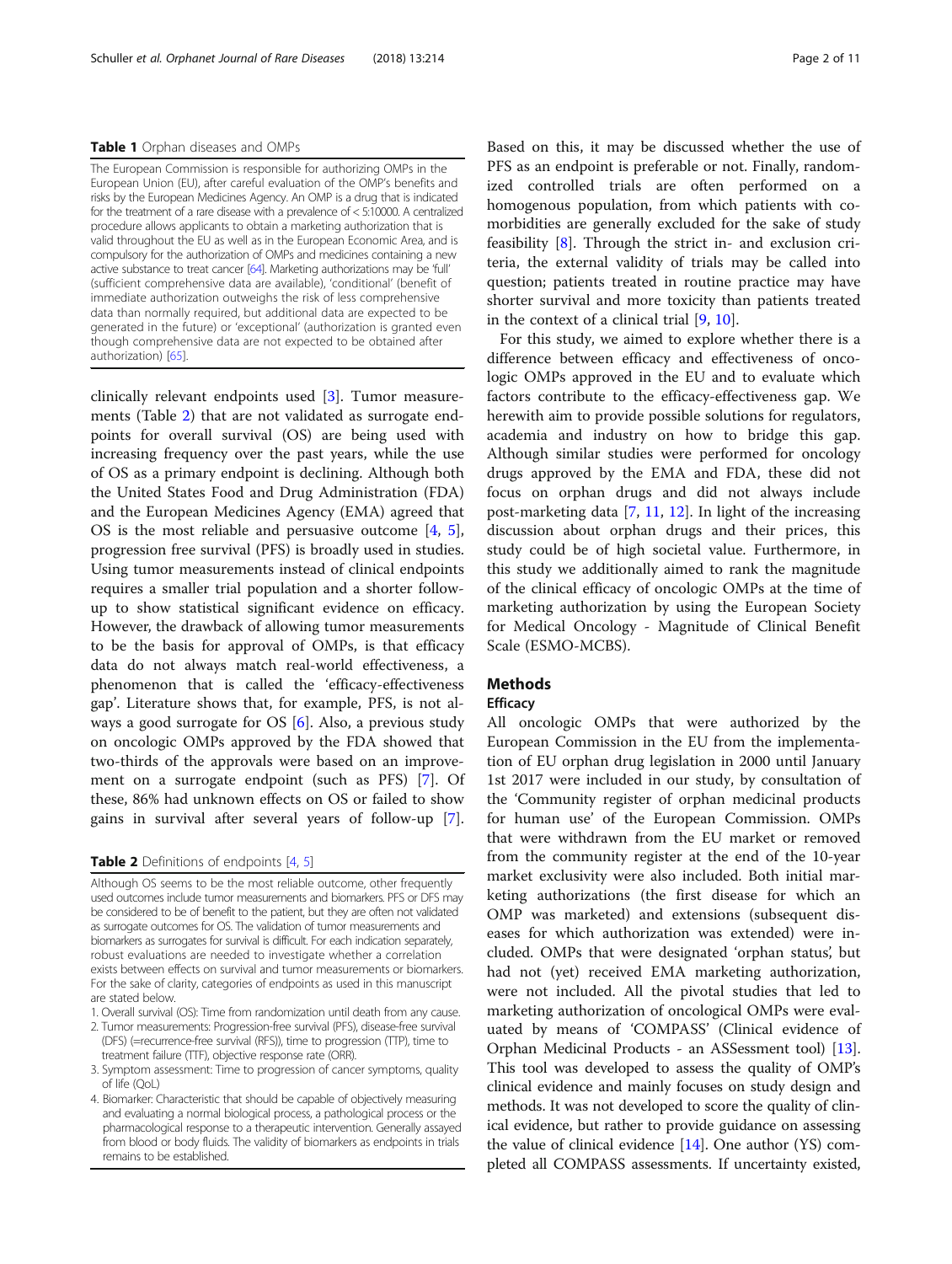another author (MB) was consulted, with whom the questions were discussed until consensus was achieved [\[14\]](#page-9-0).

Whether the study population was a reliable reflection of the patient population, was evaluated based on Eastern Cooperative Oncology Group (ECOG) performance status. In case a Karnofsky status was used, this was converted into ECOG performance status according to the following categories: Karnofsky 90-100 = ECOG 0, Karnofsky 70-80 = ECOG 1, Karnofsky 50-60 = ECOG 2, Karnofsky 30-40 = ECOG 3 [[15](#page-9-0)]. A study population that consisted only of patients with ECOG performance status 0-1 was considered not to be a reliable reflection of the total patient population.

Additionally, the ESMO-MCBS was used to rank the magnitude of the clinical efficacy of the oncologic OMPs that were marketed [\[16\]](#page-9-0). ESMO-MCBS can be used to assess drugs for the treatment of solid cancers, and it can only be applied to either randomized or comparative cohort studies evaluating the relative benefit of treatments using outcomes of survival, quality of life (QoL), surrogate outcomes for survival or QoL, or treatment toxicity. Different forms are used to evaluate drugs: [[16](#page-9-0)] Form 1 is used for curative (neo)adjuvant therapies and uses a scale with grades A, B, or C, of which grades A and B represent a high level of clinical benefit. Form 2 is divided into 3 sub forms and is used for palliative interventions. Form 2a is used for studies with OS as primary outcome, form 2b for studies with PFS or time to progression (TTP) as primary outcome, and 2c for studies with QoL, toxicity or objective response rate (ORR) as primary outcome as well as for non-inferiority studies. The scale in form 2 is graded 1-5, where grades 5 and 4 represent a high level of clinical benefit [[16](#page-9-0)]. All pivotal studies were scored by one researcher (YS). In case of doubt, a second researcher (MB) was consulted.

## Effectiveness

For each oncologic OMP included in our study, a review of the literature was conducted in the Medline database in January 2017 to search for post-marketing studies. Search terms included the OMP's generic and trade name, disease name and alternative notations. Randomized controlled trials, observational studies, and, if these were not available, case series were included, as were follow-up data of pivotal studies that were published after marketing authorization. Articles were only included if the OMP was used according to the authorized indication. Studies for which no full text was available were excluded from our analysis, as were studies that only evaluated a subset of the patients of the pivotal study. Point estimates of OS data of standard of care were obtained from European Public Assessment Reports (EPARs) or the introduction section of the pivotal study. If not available, scientific literature was

consulted. Point estimates of OS data were extracted from all post-marketing studies. In order to analyze the magnitude of OS gain, the lowest point estimate of post-marketing OS was compared to the highest point estimate of pre-marketing OS data from standard of care (before the OMP was authorized). This was considered to be the most appropriate approach to identify a reliable OS difference. Subsequently, the real-world effectiveness of each OMP was categorized as follows: 1) no demonstrated increase in OS, 2) gain in OS, but of unknown magnitude, 3) gain in OS of < 3 months, 4) gain in OS of ≥3 months [[17](#page-10-0)]. We considered an OS gain of  $\geq 3$  months as clinically relevant, which is in line with both the National Institute for Health and Care Excellence (NICE) and the Dutch Committee of Oncologic Drugs [[18](#page-10-0)]. The former generated advice on 'appraising life-extending, end of life treatments', to be taken into account when appraising treatments which may be life-extending for patients with short life-expectancy. The latter gives a positive advice only when the (progression-free) survival gain is 12 weeks. This advice does not take into account the prevalence of the indication.

#### Data analysis

For the purpose of the analyses, the real-world effectiveness was dichotomized into 'no or unclear effect' (no OS gain, OS gain of unknown magnitude or OS gain < 3 months) or 'good effect' (OS gain ≥3 months). To assess the presence of an efficacy-effectiveness gap, the percentage of OMPs that had 'no or unclear effect' in the real-world was calculated. COMPASS variables (i.e. type of primary endpoint, performance status, type of marketing authorization, study phase, study power, early study termination and randomization) were used to investigate which determinants were associated with a 'good effect' in the real-world setting. In addition, we evaluated whether the ESMO-MCBS can be used to predict OS gain in the real world. For this analysis, ESMO-MCBS scores were dichotomized into 'clinically beneficial' (grades A/B (form 1), or  $4/5$  (form 2)) or 'not beneficial' (grade C (form 1), or 3/2/1 (form 2)). These scores were subsequently compared to the effect in the real world (i.e. 'no or unclear effect' or 'good effect'). Descriptive statistics were used due to the small number of OMPs included. All analyses were performed using IBM SPSS Statistics version 22.

## Results

Table [3](#page-3-0) represents an overview of all OMPs that were marketed from 2000 until the 1st of January 2017. Sixteen OMPs were marketed for 15 indications, based on 24 pivotal studies. One OMP (Gliolan®, 5-aminolevulinic acid hydrochloride) was excluded from the analyses, since it is used as a tool aimed at improving surgical resection of gliomas. Since some OMPs were authorized for more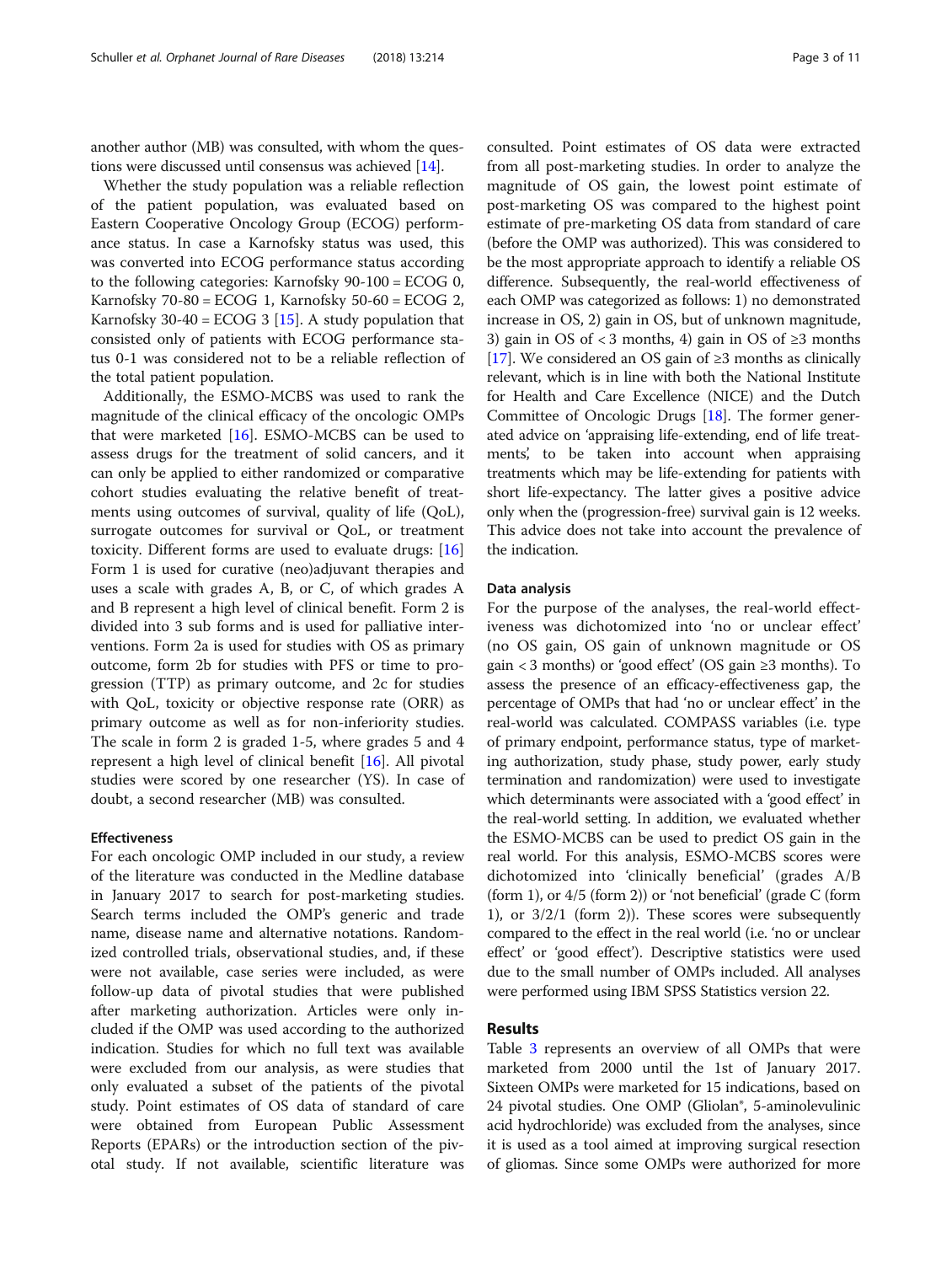<span id="page-3-0"></span>Table 3 Overview of included OMPs

| Drug                  | Generic name                | Year of<br>authorization | Type of<br>authorization | <b>Disease</b>                                             | Specification of indication                                                                                                                                                                                                                                       |
|-----------------------|-----------------------------|--------------------------|--------------------------|------------------------------------------------------------|-------------------------------------------------------------------------------------------------------------------------------------------------------------------------------------------------------------------------------------------------------------------|
| Glivec <sup>a</sup>   | imatinib                    | 2002<br>2006             | Exceptional              | 1. GIST<br>2. DFSP                                         | 1. Unresectable or metastatic GISTs.<br>2. Unresectable or metastatic DFSP, and adults who are not eligible<br>for surgery after disease recurrence.                                                                                                              |
| Lysodren <sup>a</sup> | mitotane                    | 2004                     | Full                     | Adrenocortical<br>carcinoma                                | Unresectable, metastatic or relapsed adrenocortical carcinoma.                                                                                                                                                                                                    |
| Sutent <sup>a</sup>   | sunitinib                   | 2006<br>2006             | Conditional              | 1. GIST<br>2. RCC                                          | 1. Unresectable or metastatic GISTs. Used after treatment with<br>imatinib has failed.<br>2. Metastatic RCC. Patients who failed to respond to or relapsed<br>after IFN-a or IL-2 based therapy.                                                                  |
| Nexavar <sup>d</sup>  | sorafenib                   | 2006<br>2007<br>2014     | Full                     | 1. RCC<br>2. HCC<br>3. Differentiated<br>thyroid carcinoma | 1. Advanced RCC. Patients who have failed to prior IFN-a or IL-2<br>based therapy.<br>2. Not specified.<br>3. Locally advanced or metastatic differentiated thyroid carcinoma<br>refractory to RAI.                                                               |
| Torisel               | temsirolimus                | 2007                     | Full                     | <b>RCC</b>                                                 | Advanced RCC. Patients who have not previously received systemic<br>therapy and who have at least 3 of 6 prognostic risk factors.                                                                                                                                 |
| Yondelis              | trabectedine                | 2007<br>2009             | Exceptional              | 1. STS<br>2. Ovarian cancer                                | 1. Advanced STS, patients in which anthracyclines and ifosfamide<br>failed, or who are unsuited to receive these agents.<br>2. Relapsed ovarian cancer, sensitive to platinum-based<br>chemotherapy. Used in combination with pegylated liposomal<br>doxorubicin. |
| Mepact                | mifamurtide                 | 2009                     | Full                     | Osteosarcoma                                               | High-grade resectable non-metastatic osteosarcoma after<br>macroscopically complete surgical resection. Combined with<br>post-operative multi-agent chemotherapy.                                                                                                 |
| Afinitor <sup>a</sup> | everolimus                  | 2009                     | Full                     | <b>RCC</b>                                                 | Advanced RCC when relapsed after treatment with a VEGF-targeted<br>medicine.                                                                                                                                                                                      |
| Cometrig              | cabozantinib                | 2014                     | Conditional              | Medullary thyroid<br>cancer                                | Progressive, unresectable locally advanced or metastatic medullary<br>thyroid carcinoma.                                                                                                                                                                          |
| Lynparza              | olaparib                    | 2014                     | Full                     | Ovarian cancer                                             | Maintenance therapy of adult patients with platinum-sensitive<br>relapsed BRCA-mutated ovarian cancer who are in response to<br>platinum-based chemotherapy.                                                                                                      |
| Cyramza <sup>a</sup>  | ramucirumab                 | 2014                     | Full                     | Gastric cancer                                             | Advanced gastric cancer or gastro-oesophageal junction<br>adenocarcinoma with disease progression after prior platinum<br>and fluoropyrimidine chemotherapy. Combined with paclitaxel.                                                                            |
| Unituxin <sup>b</sup> | dinutuximab                 | 2015                     | Full                     | Neuroblastoma                                              | Patients aged 11 months to 17 years with high-risk neuroblastoma,<br>following myeloablative therapy and ASCT, in combination with<br>GM-CSF, IL-2 and isotretinoin.                                                                                              |
| Lenvima               | lenvatinib                  | 2015                     | Full                     | Differentiated<br>thyroid carcinoma                        | Progressive, locally advanced or metastatic differentiated<br>(papillary/follicular/Hürthle cell) thyroid carcinoma, refractory to RAI.                                                                                                                           |
| Lartruvo              | olaratumab                  | 2016                     | Conditional              | <b>STS</b>                                                 | Adult patients with advanced STS, not amenable to curative<br>treatment with surgery or radiotherapy and not previously treated<br>with doxorubicin. Used in combination with doxorubicin.                                                                        |
| Onivyde               | nanoliposomal<br>irinotecan | 2016                     | Full                     | Pancreatic cancer                                          | Metastatic adenocarcinoma of the pancreas, in combination with<br>5-FU and LV, in adult patients who have progressed following<br>gemcitabine based therapy.                                                                                                      |

5-FU 5 fluorouracil, ASCT autologous stem cell transplant, BRCA breast cancer, DB double-blind, DFSP dermatofibrosarcoma protuberans, EFS event-free survival, GIST gastrointestinal stromal tumor, GM-CSF granulocyte-macrophage colony-stimulating factor, HCC hepatocellular carcinoma, Her2Neu Human Epidermal growth factor Receptor 2, HR hormone receptor, IFN-a interferon-alpha, IL-2 interleukin-2, LV leucovorin, OMP orphan medicinal product, OS overall survival, ORR objective response rate, Pbo placebo, PFS progression-free survival, pNET pancreatic neuroendocrine tumor, RAI radioactive iodine, RCC renal cell carcinoma, RCT randomized controlled trial, RFS recurrence-free survival, SAT single-arm trial, STS soft tissue sarcoma, TTP time to progression, VEGF vascular endothelial growth factor <sup>a</sup>No longer an orphan drug. Withdrawn from the Community register of OMPs upon request of the marketing authorisation holder or after 10 years of market exclusivity. bWithdrawn from use in the European Union at the request of the marketing authorisation holder due to short- and intermediate- term inability to supply Unituxin in sufficient quantities for meeting current global demands

All information in this table was retrieved from <http://www.ema.europa.eu/ema/>

than one indication, they were counted twice or thrice. The results presented here hence include a total of 20 OMPs for 14 indications, based on 23 pivotal studies.

# Efficacy - COMPASS tool

Table [4](#page-4-0) shows the most important findings of the COM-PASS tool. A mean of 431 patients were included in the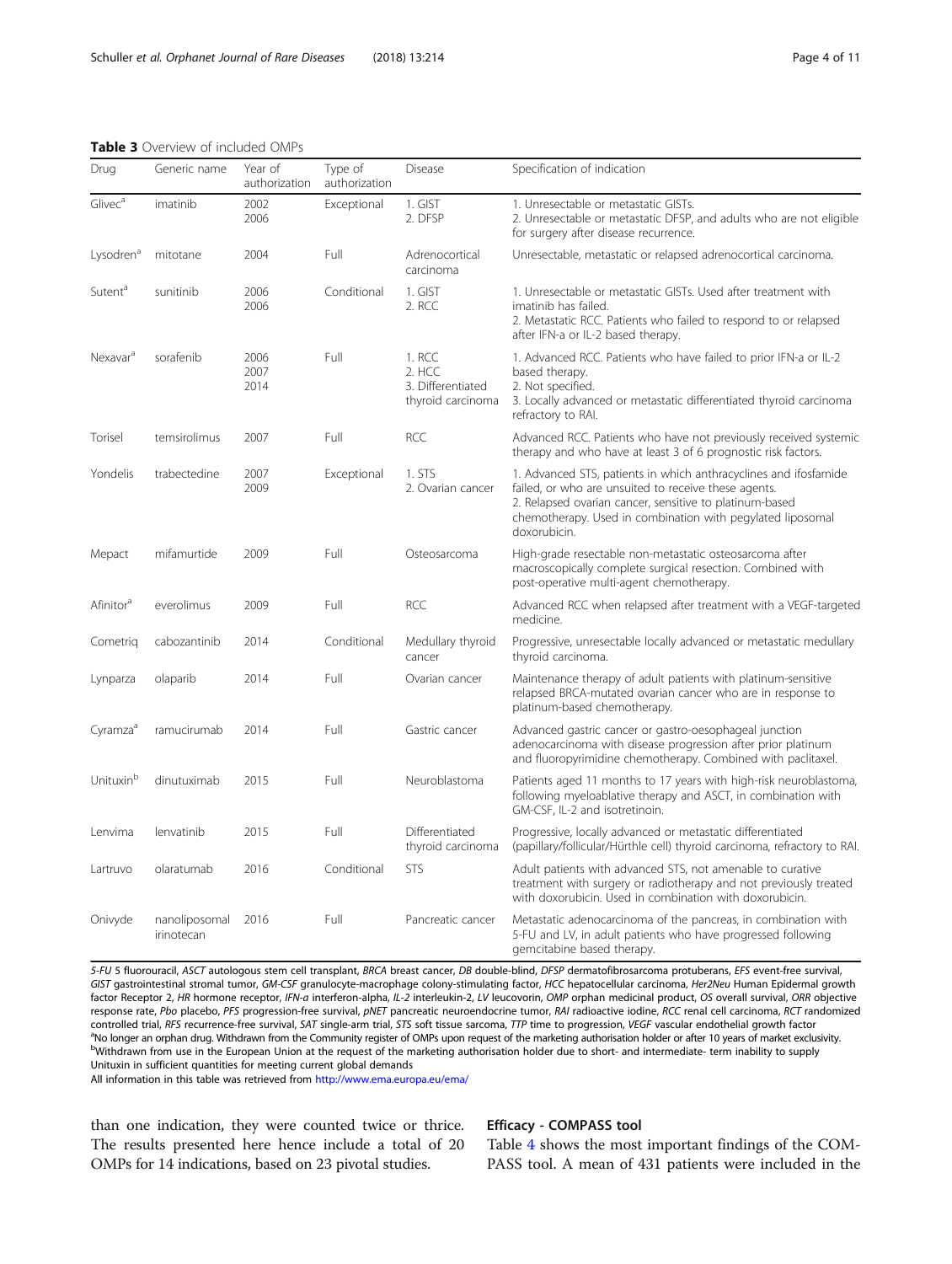## <span id="page-4-0"></span>Table 4 Characteristics of pivotal studies (COMPASS)

| Drug                        | Indication                  | Pivotal study                                               | Primary<br>endpoint phase |                                                                                                                                                                                                                                                                                                                                                                                                                                   | Study Control                           | Design                  | Performance<br>status [16]      | No. of<br>patients | OS effect<br>in months | QoL<br>effect          |
|-----------------------------|-----------------------------|-------------------------------------------------------------|---------------------------|-----------------------------------------------------------------------------------------------------------------------------------------------------------------------------------------------------------------------------------------------------------------------------------------------------------------------------------------------------------------------------------------------------------------------------------|-----------------------------------------|-------------------------|---------------------------------|--------------------|------------------------|------------------------|
| Imatinib                    | GIST                        | Demetri<br>2002 [36]<br>DeMatteo<br>2009 [21]               | <b>ORR</b><br><b>RFS</b>  | $\vert\vert$<br>$\ensuremath{\mathsf{III}}\xspace$                                                                                                                                                                                                                                                                                                                                                                                | Imatinib<br>(different dose)<br>Placebo | Rand. OL<br>Rand. DB    | $ECOG \leq 3$<br>$ECOG \leq 2$  | 147<br>713         | n/a<br>n/a             | <b>NE</b><br><b>NE</b> |
| Imatinib                    | <b>DFSP</b>                 | Heinrich<br>2008 [39]                                       | ORR                       | $\label{eq:1} \prod_{i=1}^n \alpha_i \, \prod_{i=1}^n \alpha_i \, \prod_{i=1}^n \alpha_i \, \prod_{i=1}^n \alpha_i \, \prod_{i=1}^n \alpha_i \, \prod_{i=1}^n \alpha_i \, \prod_{i=1}^n \alpha_i \, \prod_{i=1}^n \alpha_i \, \prod_{i=1}^n \alpha_i \, \prod_{i=1}^n \alpha_i \, \prod_{i=1}^n \alpha_i \, \prod_{i=1}^n \alpha_i \, \prod_{i=1}^n \alpha_i \, \prod_{i=1}^n \alpha_i \, \prod_{i=1}^n \alpha_i \, \prod_{$      | None                                    | Single-arm              | $ECOG \leq 2$                   | 18                 | <b>NE</b>              | <b>NS</b>              |
| Mitotane                    | Adrenocortical<br>carcinoma | Several pivotal<br>studies                                  | OS, PFS,<br>ORR           | n/a                                                                                                                                                                                                                                                                                                                                                                                                                               | n/a                                     | n/a                     | n/a                             | > 500              | n/a                    | n/a                    |
| Sunitinib <sup>d</sup>      | <b>GIST</b>                 | Demetri<br>2006 [22]                                        | <b>TTP</b>                | Ш                                                                                                                                                                                                                                                                                                                                                                                                                                 | Placebo                                 | Rand. DB                | $ECOG \leq 1$                   | 312                | n/a                    | <b>NE</b>              |
| Sunitinib                   | <b>RCC</b>                  | Motzer<br>2006 [40]<br>Motzer<br>2007 [31]                  | <b>ORR</b><br>PFS         | $\label{eq:1} \prod_{i=1}^n \alpha_i \, \prod_{i=1}^n \alpha_i \, \prod_{i=1}^n \alpha_i \, \prod_{i=1}^n \alpha_i \, \prod_{i=1}^n \alpha_i \, \prod_{i=1}^n \alpha_i \, \prod_{i=1}^n \alpha_i \, \prod_{i=1}^n \alpha_i \, \prod_{i=1}^n \alpha_i \, \prod_{i=1}^n \alpha_i \, \prod_{i=1}^n \alpha_i \, \prod_{i=1}^n \alpha_i \, \prod_{i=1}^n \alpha_i \, \prod_{i=1}^n \alpha_i \, \prod_{i=1}^n \alpha_i \, \prod_{$<br>Ш | None<br>$IFN-\alpha$                    | Single-arm<br>Rand. OL  | $ECOG \leq 1$<br>$ECOG \leq 1$  | 106<br>750         | n/a<br>n/a             | <b>NE</b><br>Improved  |
| Sorafenib <sup>a</sup>      | <b>RCC</b>                  | Escudier<br>2007 [24]                                       | <b>OS</b>                 | Ш                                                                                                                                                                                                                                                                                                                                                                                                                                 | Placebo                                 | Rand. DB                | $ECOG \leq 1$                   | 903                | n/a                    | <b>NS</b>              |
| Sorafenib                   | <b>HCC</b>                  | Llovet<br>2008 29                                           | OS, TTP                   | $\  \ $                                                                                                                                                                                                                                                                                                                                                                                                                           | Placebo                                 | Rand. DB                | $ECOG \leq 2$                   | 602                | 2.8                    | <b>NE</b>              |
| Sorafenib                   | Thyroid<br>carcinoma        | Brose 2014<br>$[20]$ (DECISION)                             | PFS                       | $\begin{array}{c} \hline \end{array}$                                                                                                                                                                                                                                                                                                                                                                                             | Placebo                                 | Rand. DB                | $ECOG \leq 2$                   | 417                | n/a                    | <b>NS</b>              |
| Temsirolimus                | <b>RCC</b>                  | Hudes<br>2007 [26]<br>(ARCC)                                | <b>OS</b>                 | $\begin{array}{c} \hline \end{array}$                                                                                                                                                                                                                                                                                                                                                                                             | $IFN-\alpha$                            | Rand. OL                | Karnofsky<br>$\geq$ 60 (ECOG 1) | 626                | 3.6                    | <b>NS</b>              |
| Trabectedin                 | <b>STS</b>                  | Demetri<br>2009 [35]                                        | <b>TTP</b>                | $\label{eq:1} \prod_{i=1}^n \alpha_i = \prod_{i=1}^n \alpha_i$                                                                                                                                                                                                                                                                                                                                                                    | Trabectedin<br>(different dose)         | Rand. OL                | $ECOG \leq 1$                   | 266                | $2.1$ (NS)             | <b>NE</b>              |
| Trabectedin                 | Ovarian cancer              | Monk<br>2010 [29]                                           | PFS                       | $\begin{array}{c} \hline \end{array}$                                                                                                                                                                                                                                                                                                                                                                                             | Single-agent<br>PLD                     | Rand. OL                | $ECOG \leq 2$                   | 672                | n/a                    | <b>NS</b>              |
| Mifamurtide                 | Osteosarcoma                | Meyers<br>2005 [28]                                         | EFS                       | Ш                                                                                                                                                                                                                                                                                                                                                                                                                                 | Ifosfamide                              | Rand. OL<br>(factorial) | Not reported                    | 678                | n/a                    | <b>NE</b>              |
| Everolimus <sup>a</sup>     | <b>RCC</b>                  | Motzer<br>2008 [30]                                         | PFS                       | Ш                                                                                                                                                                                                                                                                                                                                                                                                                                 | Placebo                                 | Rand. DB                | Karnofsky<br>$\geq$ 70 (ECOG 1) | 416                | n/a                    | <b>NS</b>              |
| Cabozantinib                | Medullary<br>thyroid cancer | Elisei<br>2013 [23]                                         | PFS                       | Ш                                                                                                                                                                                                                                                                                                                                                                                                                                 | Placebo                                 | Rand. DB                | $ECOG \leq 2$                   | 330                | n/a                    | <b>NE</b>              |
| Olaparib                    | Ovarian cancer              | Ledermann<br>2012 [37]                                      | PFS                       | $\label{eq:1} \prod_{i=1}^n \alpha_i \, \prod_{i=1}^n \alpha_i \, \prod_{i=1}^n \alpha_i \, \prod_{i=1}^n \alpha_i \, \prod_{i=1}^n \alpha_i \, \prod_{i=1}^n \alpha_i \, \prod_{i=1}^n \alpha_i \, \prod_{i=1}^n \alpha_i \, \prod_{i=1}^n \alpha_i \, \prod_{i=1}^n \alpha_i \, \prod_{i=1}^n \alpha_i \, \prod_{i=1}^n \alpha_i \, \prod_{i=1}^n \alpha_i \, \prod_{i=1}^n \alpha_i \, \prod_{i=1}^n \alpha_i \, \prod_{$      | Placebo                                 | Rand. DB                | $ECOG \leq 2$                   | 265                | n/a                    | <b>NS</b>              |
| Ramucirumab                 | Gastric cancer              | Wilke 2014 [34]<br>(RAINBOW)<br>Fuchs 2014 [25]<br>(REGARD) | OS<br><b>OS</b>           | Ш<br>Ш                                                                                                                                                                                                                                                                                                                                                                                                                            | Placebo<br>Placebo                      | Rand. DB<br>Rand. DB    | $ECOG \leq 1$<br>$ECOG \leq 2$  | 665<br>355         | 2.2<br>1.4             | <b>NS</b><br><b>NS</b> |
| Dinutuximab <sup>a</sup>    | Neuroblastoma               | Study not yet<br>published [19]                             | EFS                       | $\  \ $                                                                                                                                                                                                                                                                                                                                                                                                                           | Isotretinoin                            | Rand. OL                | Karnofsky<br>$\geq$ 50 (ECOG 2) | 230                | n/a                    | <b>NE</b>              |
| Lenvatinib                  | Thyroid cancer              | Schlumberger<br>2015 [32]                                   | PFS                       | $\  \ $                                                                                                                                                                                                                                                                                                                                                                                                                           | Placebo                                 | Rand. DB                | $ECOG \leq 3$                   | 392                | n/a                    | <b>NE</b>              |
| Olaratumab                  | <b>STS</b>                  | Tap 2016 [38]                                               | PFS                       | b/                                                                                                                                                                                                                                                                                                                                                                                                                                | Doxorubicin                             | Rand. OL                | $ECOG \leq 2$                   | 133                | 11.8                   | <b>NE</b>              |
| Nanoliposomal<br>irinotecan | Pancreatic<br>cancer        | Wang-Gillam<br>2016 [33]                                    | OS                        | Ш                                                                                                                                                                                                                                                                                                                                                                                                                                 | Fluorouracil<br>and folinic acid        | Rand. OL                | Karnofsky<br>$\geq$ 70(ECOG 1)  | 417                | 1.9                    | <b>NS</b>              |

COMPASS Clinical Evidence of Orphan Medicinal Products – an ASSessment tool, DB double-blind, DFSP Dermatofibrosarcoma protuberans, ECOG Eastern Cooperative Oncology Group, EFS event-free survival, GIST gastrointestinal stromal tumor, HCC hepatocellular carcinoma, IFN-α interferon alfa, NE not evaluated, NS no significant improvement, ORR overall response rate, OS overall survival, PFS progression-free survival, PLD pegylated liposomal doxorubicin, pNET pancreatic neuroendocrine tumor, PLD pegylated liposomal doxorubicin, Rand DB randomized double-blind, Rand OL randomized open-label, RCC renal cell carcinoma, STS soft tissue sarcoma, TTP time to tumor progression

<sup>a</sup> Pivotal study was terminated early

pivotal studies. The majority of the studies was phase III (16/23, 70%) [[19](#page-10-0)–[34\]](#page-10-0) and randomized (20/23, 90%) [[19](#page-10-0)– [38\]](#page-10-0). Of the randomized studies, 11/20 (55%) [\[20](#page-10-0)–[25](#page-10-0), [27](#page-10-0),

[30,](#page-10-0) [32,](#page-10-0) [34,](#page-10-0) [37\]](#page-10-0) were double-blind. One OMP (Lysodren®, mitotane) was authorized based on 'well-established-use', hence multiple studies and endpoints were used. Six of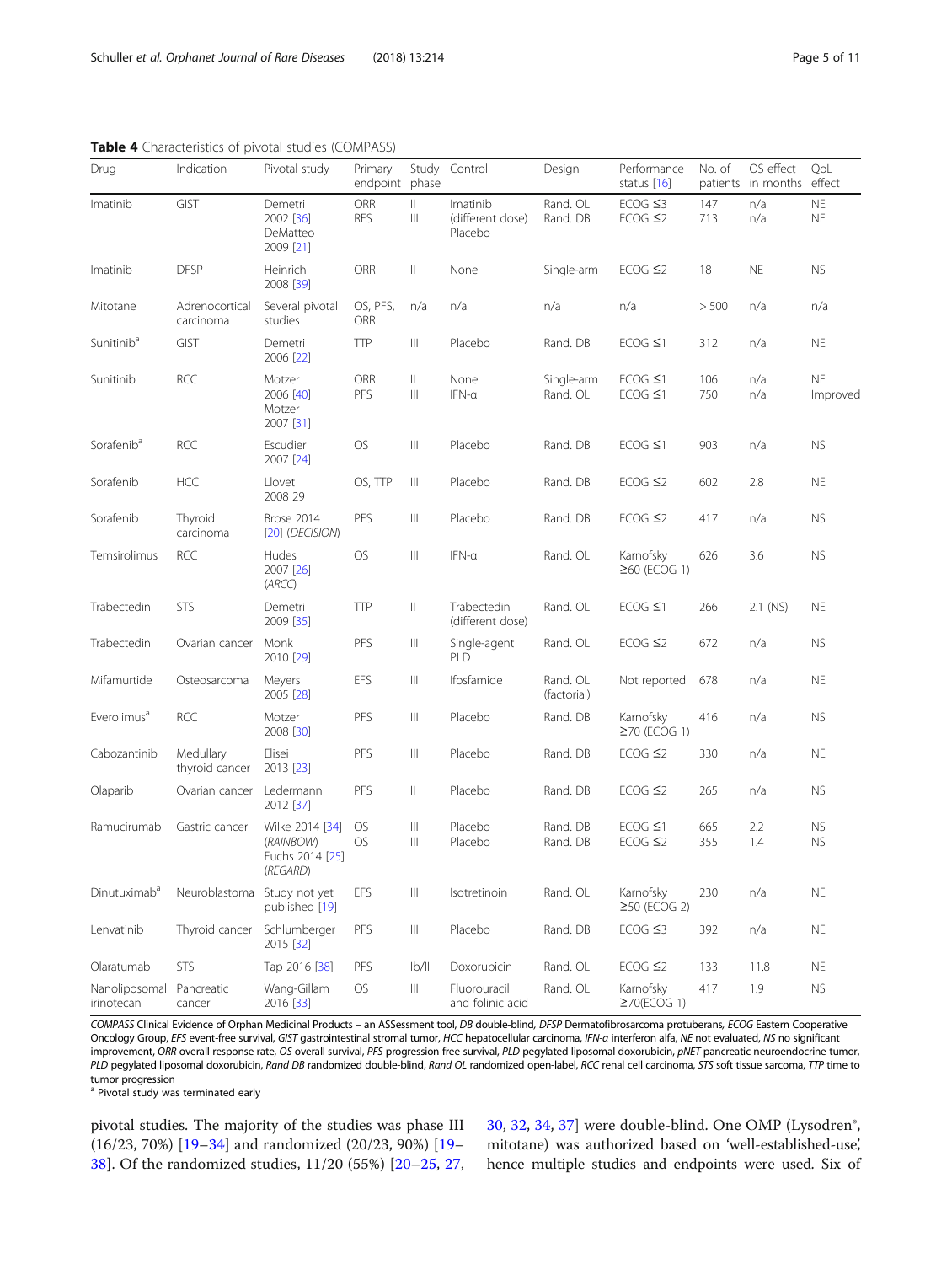<span id="page-5-0"></span>the pivotal studies (6/23, 26%) [[24](#page-10-0)–[27,](#page-10-0) [33](#page-10-0), [34](#page-10-0)] corresponding with 5 OMPs (5/20, 25%) used OS as a primary endpoint. Two studies (2/23, 9%) [[29,](#page-10-0) [37](#page-10-0)] corresponding with 2 OMPs (2/20, 10%) used a surrogate endpoint for OS (i.e. PFS for ovarian cancer). In the remaining 14 pivotal studies [[19](#page-10-0)–[23,](#page-10-0) [28](#page-10-0), [30](#page-10-0)–[32,](#page-10-0) [35](#page-10-0), [36](#page-10-0), [38](#page-10-0)–[40\]](#page-10-0) tumor measurements were used as primary endpoint. Only 1/14 pivotal studies (7%) [[38](#page-10-0)] that used a tumor measurement as primary endpoint also showed a statistically significant improvement in OS (measured as secondary endpoint). In the other studies, OS was either not analyzed, or not yet reached, or did not improve significantly. Most studies (21/23, 91%) [[19](#page-10-0)–[27,](#page-10-0) [29](#page-10-0)–[40](#page-10-0)] included a minimum performance status (either ECOG or Karnofsky) in their eligibility criteria. Nine studies (9/23, 39%) [\[22,](#page-10-0) [24,](#page-10-0) [26](#page-10-0), [30,](#page-10-0) [31,](#page-10-0) [33](#page-10-0)–[35,](#page-10-0) [40](#page-10-0)] only included patients with ECOG status 0-1, indicating a selected study population consisting of patients who are ambulatory and able to carry out work of a light or sedentary nature [\[15\]](#page-9-0). Eleven studies (11/23, 48%) [[20,](#page-10-0) [24](#page-10-0)–[26,](#page-10-0) [29](#page-10-0)–[31,](#page-10-0) [33,](#page-10-0) [34,](#page-10-0) [37](#page-10-0), [39\]](#page-10-0) included QoL as secondary endpoint, of which only 1 (1/23, 4%) [\[31\]](#page-10-0) study showed a statistically significant improvement. Four studies (4/23, 17%) [\[19,](#page-10-0) [22](#page-10-0), [24,](#page-10-0) [30\]](#page-10-0) were terminated early, mostly because interim analyses showed superiority of the new OMP over placebo (Additional file [1](#page-9-0)).

## Efficacy - ESMO-MCBS

Table 5 shows the ESMO-MCBS results of the pivotal studies. For three indications, two pivotal studies were used as a basis for marketing authorization. In these cases the study with the highest ESMO-MCBS score prevailed, resulting in a total of 20 pivotal studies. Five out of 20 studies (25%) [\[19,](#page-10-0) [21](#page-10-0), [26](#page-10-0), [31](#page-10-0), [38](#page-10-0)] scored a grade A/B (form 1), or 5/4 (form 2), representing a high level of proven clinical benefit [[16](#page-9-0)]. The other pivotal

Table 5 ESMO-MCBS scores and comparison of OS before marketing authorization and after marketing authorization

| Drug                        | Indication                  | Score<br>ESMO-MCBS | Median OS of standard<br>of care (before authorization)             | Median OS of OMP (after authorization) | OS gain<br>(before authorization<br>vs after authorization) |
|-----------------------------|-----------------------------|--------------------|---------------------------------------------------------------------|----------------------------------------|-------------------------------------------------------------|
| Imatinib                    | <b>GIST</b>                 | $\overline{A}$     | $9 - 22$ months                                                     | 41.1 months                            | $\geq$ 3 months                                             |
| Imatinib                    | <b>DFSP</b>                 | n.a.               | 3-year OS rate 66%                                                  | 3-year OS rate $60 - 77\%$             | No gain                                                     |
| Mitotane                    | Adrenocortical<br>carcinoma | n.a.               | $3 - 9$ months                                                      | No post-marketing studies              | n.a.                                                        |
| Sunitinib                   | GIST                        | 3                  | $9 - 22$ months                                                     | $14.1 - 17.6$ months                   | Gain of unknown<br>magnitude                                |
| Sunitinib                   | <b>RCC</b>                  | 4                  | $10 - 13$ months                                                    | $18.2 - 27.2$ months                   | $\geq$ 3 months                                             |
| Sorafenib                   | <b>RCC</b>                  | 3                  | $10 - 13$ months                                                    | $17.8 - 29.3$ months                   | $\geq$ 3 months                                             |
| Sorafenib                   | <b>HCC</b>                  | 3                  | $< 6$ months                                                        | $5 - 10.2$ months                      | $\geq$ 3 months                                             |
| Sorafenib                   | Thvroid<br>carcinoma        | $\overline{2}$     | $2.5 - 3.5$ years                                                   | $2.4 - 4.7$ years                      | Gain of unknown<br>magnitude                                |
| Temsirolimus                | <b>RCC</b>                  | $\overline{4}$     | $6 - 12$ months                                                     | $11.6 - 18$ months                     | $\geq$ 3 months                                             |
| Trabectedin                 | <b>STS</b>                  | 1                  | 6 months                                                            | $11.9 - 19.3$ months                   | $\geq$ 3 months                                             |
| Trabectedin                 | Ovarian cancer              | $\mathcal{P}$      | $> 30$ months                                                       | $16.3 - 22.2$ months                   | No gain                                                     |
| Mifamurtide                 | Osteosarcoma                | $\subset$          | $13 - 28$ months                                                    | No post-marketing studies              | n.a.                                                        |
| Everolimus                  | <b>RCC</b>                  | $\overline{2}$     | 5-year survival rate 9.5%                                           | $14.8 - 32$ months                     | n.a.                                                        |
| Cabozantinib                | Medullary<br>thyroid cancer | 3                  | 10-year survival rate < 40%                                         | No post-marketing studies              | n.a.                                                        |
| Olaparib                    | Ovarian cancer              | $\overline{2}$     | 5-year OS 44% for BRCA1 carriers,<br>52% for BRCA2 carriers         | No post-marketing studies              | n.a.                                                        |
| Ramucirumab                 | Gastric cancer              | 2                  | 12 months                                                           | No post-marketing studies              | n.a.                                                        |
| Dinutuximab                 | Neuroblastoma               | A <sub>0</sub>     | EFS rates are 30 - 40% for children<br>with high-risk neuroblastoma | No post-marketing studies              | n.a.                                                        |
| Lenvatinib                  | Thyroid cancer              | $\overline{2}$     | $2.5 - 3.5$ years                                                   | No post-marketing studies              | n.a.                                                        |
| Olaratumab                  | <b>STS</b>                  | $\overline{4}$     | $11 - 15$ months                                                    | No post-marketing studies              | n.a.                                                        |
| Nanoliposomal<br>irinotecan | Pancreatic cancer 2         |                    | < 12 months                                                         | No post-marketing studies              | n.a.                                                        |

BRCA breast cancer, DFSP dermatofibrosarcoma protuberans, EFS event-free survival, ESMO-MCBS European Society for Medical Oncology - Magnitude of Clinical Benefit Scale, GIST gastrointestinal stromal tumor, HCC hepatocellular carcinoma, OMP orphan medicinal product, OS overall survival, pNET pancreatic neuroendocrine tumor, RCC renal cell carcinoma, STS soft tissue sarcoma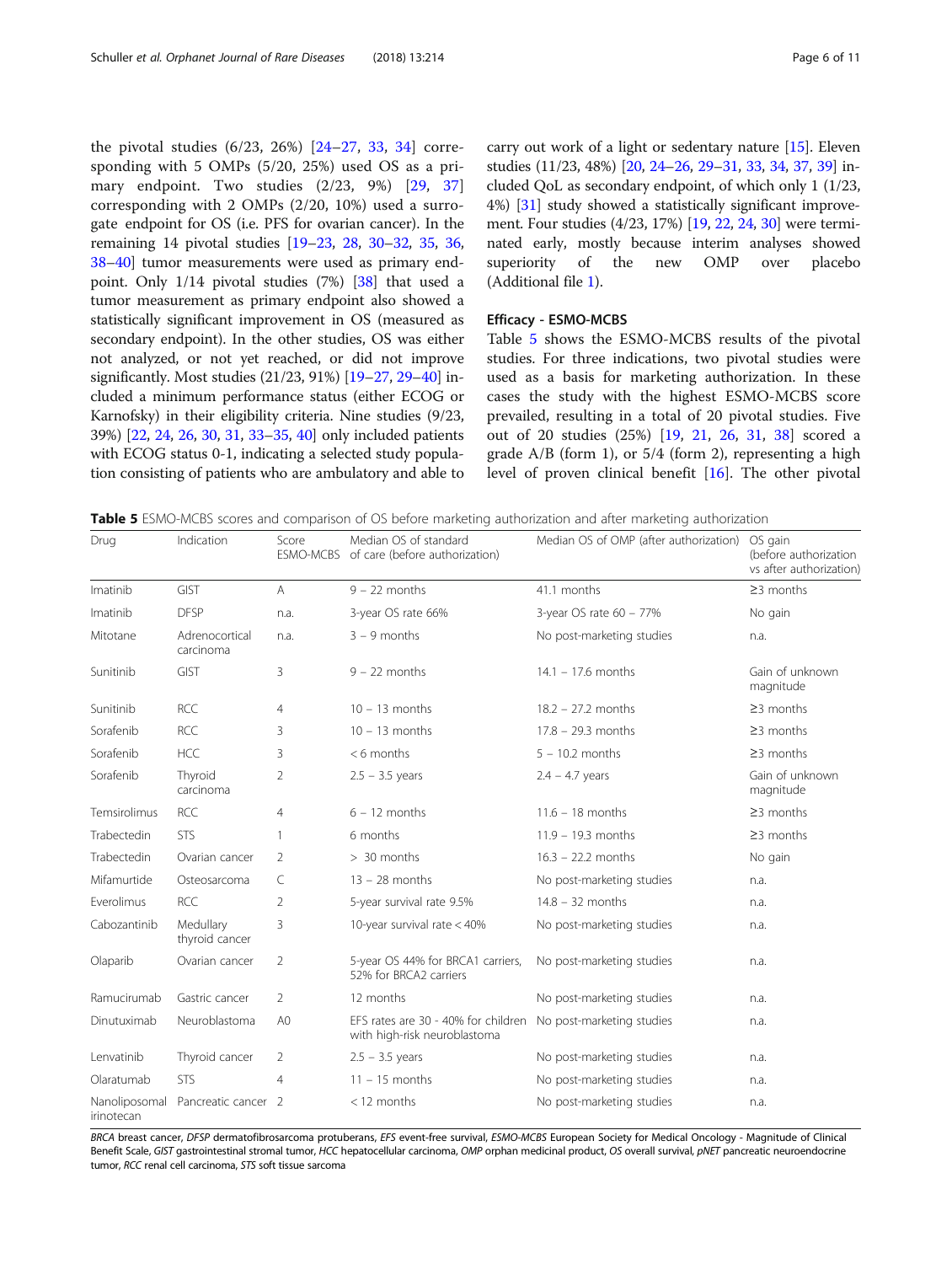studies (15/20, 75%) [\[20](#page-10-0), [22](#page-10-0)–[24](#page-10-0), [27](#page-10-0)–[30,](#page-10-0) [32](#page-10-0)–[35,](#page-10-0) [37](#page-10-0), [39](#page-10-0)] scored C or  $\leq$  3, meaning that the level of clinical benefit was uncertain at time of marketing authorization.

# Effectiveness – OS gain in the real-world setting

For the analysis of real-world effectiveness and the efficacy-effectiveness gap, ten OMPs were excluded from our analysis, since either no post-marketing studies were performed, or OS gain could not be determined due to a lack of standard of care data. Of the remaining 10 OMPs, 59 post-marketing studies were identified. Table [5](#page-5-0) and Additional file [2](#page-9-0) provide an overview of these studies and their results.

## Efficacy-effectiveness gap

For 2 OMPs (2/10, 20%) no OS gain in the real world setting was found, 2 OMPs (2/10, 20%) had OS gains of unknown magnitude and none had OS gains of < 3 months, making a total of 4 OMPs (4/10, 40%) with 'no or unclear effect' in the real-world, and 6 out of 10 OMPs (60%) with a 'good effect' (OS gain ≥3 months) (Table [5](#page-5-0)).

# Determinants of a clinically relevant gain in OS in the real world

COMPASS variables and ESMO-MCBS scores were used to determine which factors predict a 'good effect' (OS gain ≥3 months) in the real world. Results are shown in Tables 6, 7, 8 and [9.](#page-7-0) With respect to the COMPASS variables, all 3 OMPs that used OS as primary endpoint in the pivotal study, had a 'good effect' in the real world setting. The OMP that used a surrogate for OS in the pivotal study, showed no OS gain in the real world. Contrarily, of the 6 OMPs for which a tumor measurement (PFS, RFS, TTP, ORR) was used as primary endpoint in the pivotal study, 3 (3/6, 50%) had a 'good effect' in the real world. OMPs that were granted a full marketing authorization were effective in 3 of the 4 cases (75%). This is higher than OMPs that were granted a conditional or exceptional marketing authorization, where only 3/6 (50%) showed a good real-world effectiveness. None of the 2 OMPs that were authorized based

## Table 7 Relation between type of primary endpoint and effectiveness

|         |                                             | <b>Effectiveness</b> |                                                                                          |       |
|---------|---------------------------------------------|----------------------|------------------------------------------------------------------------------------------|-------|
|         |                                             | $>$ 3 months         | Survival benefit Survival benefit<br>$<$ 3 months,<br>unknown magnitude<br>or no benefit | Total |
| Primary | OS or surrogate<br>endpoint endpoint for OS | - 3                  |                                                                                          |       |
|         | PFS, RFS, TTP,<br>ORR                       | 3                    | 3                                                                                        | 6     |
|         | Total                                       | 6                    |                                                                                          |       |

upon underpowered studies showed a good effect post-marketing, while 75% of the well-powered studies showed a good effect. Although differences were observed, none of the above described associations showed statistical significance in the Fisher's exact test. The other COMPASS variables (performance status, study phase, randomization and early study termination) did not show a relevant association with an OS gain of ≥3 months in the real-world setting (percentage difference  $\leq$  25%, data not shown).

All OMPs that were considered 'clinically beneficial' according to the ESMO-MCBS showed a 'good effect' post-marketing, while only 3 of the 7 OMPs (43%) that were 'not beneficial' according to the ESMO-MCBS showed a 'good effect' (Table 6).

#### **Discussion**

We aimed to investigate the presence of an efficacy-effectiveness gap of oncologic OMPs authorized in the EU, and its contributing factors. Despite the small sample size, some general conclusions can be drawn from our data: 40% of the OMPs included in our analysis did not show a clinically relevant gain in OS in the real-world setting, and only 25% of the OMPs had a high level of proven clinical benefit at time of marketing authorization according to the ESMO-MCBS scale. This illustrates that the extent to which results from pivotal trials translate into the general patient population is

Table 6 Relation between ESMO-MCBS score and real-world effectiveness

|               |  |  | <b>Table 8</b> Relation between type of authorization and |  |
|---------------|--|--|-----------------------------------------------------------|--|
| effectiveness |  |  |                                                           |  |

| CHLCCUVCHCJJ |                                      |                                                                                                       |   |       |  |  |  |
|--------------|--------------------------------------|-------------------------------------------------------------------------------------------------------|---|-------|--|--|--|
|              |                                      | <b>Effectiveness</b>                                                                                  |   |       |  |  |  |
|              |                                      | Survival benefit Survival benefit<br>$>$ 3 months $<$ 3 months,<br>unknown magnitude<br>or no benefit |   | Total |  |  |  |
|              | ESMO-score Score A, B, 5 3<br>or $4$ |                                                                                                       |   | R     |  |  |  |
|              | Score C, 1, 2 3<br>or $3$            |                                                                                                       | 4 |       |  |  |  |
|              | Total                                |                                                                                                       |   | 10    |  |  |  |

| CHICCHYCHLUS  |                                 |                                  |                                                                                  |    |  |  |  |  |
|---------------|---------------------------------|----------------------------------|----------------------------------------------------------------------------------|----|--|--|--|--|
|               |                                 | Effectiveness                    |                                                                                  |    |  |  |  |  |
|               |                                 | Survival benefit<br>$>$ 3 months | Survival benefit Total<br>$<$ 3 months,<br>unknown<br>magnitude or<br>no benefit |    |  |  |  |  |
| Authorization | Full                            | 3                                |                                                                                  |    |  |  |  |  |
|               | Conditional or 3<br>exceptional |                                  | 3                                                                                | 6  |  |  |  |  |
|               | Total                           | 6                                |                                                                                  | 10 |  |  |  |  |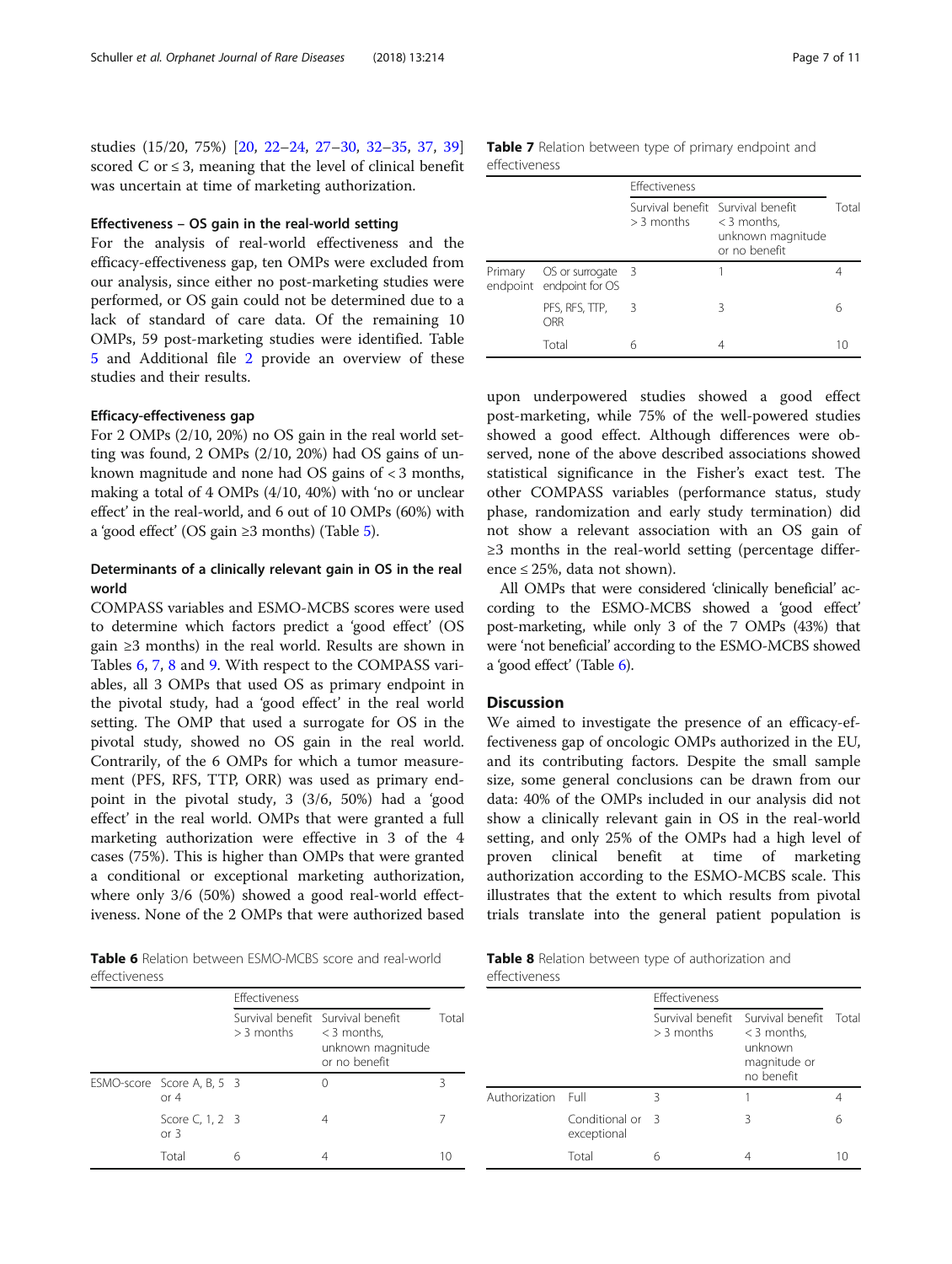<span id="page-7-0"></span>Table 9 Relation between study power and effectiveness

|             |                       | Effectiveness                    |                                                                            |       |
|-------------|-----------------------|----------------------------------|----------------------------------------------------------------------------|-------|
|             |                       | Survival benefit<br>$>$ 3 months | Survival benefit<br>$<$ 3 months,<br>unknown<br>magnitude<br>or no benefit | Total |
| Study power | Adequately<br>powered | 6                                | 2                                                                          | 8     |
|             | Underpowered 0        |                                  | 2                                                                          | 2     |
|             | Total                 | 6                                | 4                                                                          | 10    |

uncertain, which has also been shown by another study [[7\]](#page-9-0). While this previous study focused on cancer drugs approved by the FDA on the basis of a surrogate endpoint, our study concentrates on orphan oncology drugs approved by the EMA.

#### Choosing the right endpoint

Our study showed that half of the oncologic OMPs that were approved on the basis of an effect on a tumor measurement did not show a significant improvement in OS. The use of endpoints other than OS in clinical studies remains an important matter of discussion, since improvements in PFS do not always translate into a similar improvement in OS in the real-world setting. This discrepancy between PFS and OS may be explained by several factors, including the finding that some drugs can delay progression, but can also lead to changes in tumors, producing a more aggressive phenotype after treatment [\[6](#page-9-0)].

Using PFS as a surrogate for OS is only justifiable if it is validated as a surrogate endpoint. To date, hepatocellular carcinoma, advanced colon carcinoma and ovarian cancer are the only indications for which strong validation evidence is available [[41,](#page-10-0) [42\]](#page-10-0). For other tumor types (e.g. breast cancer) PFS has been suggested to be a suitable surrogate endpoint, but further evidence is needed to support this [[41](#page-10-0)]. To validate a surrogate endpoint, a meta-analysis has to be performed, in which evidence from several studies that measure OS without confounding is combined [[41](#page-10-0)]. Thus, the use of PFS is to be discouraged unless validation studies have demonstrated that it translates into a better OS for the disease under study [\[43\]](#page-10-0). If this is considered unfeasible given the rare nature of the indication, post-marketing obligations are needed to encourage the marketing authorization holder to demonstrate OS gains after marketing authorization. This is also discussed below.

But even the use of OS has its limitations: the practice of crossover after disease progression and the confounding effect of 2nd and 3rd line treatment options that are administered after disease recurrence which may occur during or after study termination may hamper the determination of OS. Also, in slowly progressive cancers

(e.g. gastrointestinal stromal tumor, neuroendocrine tumors), OS may not be the most realistic and appropriate primary endpoint. In these cases, the use of a (validated) surrogate endpoint may be the second best option [\[44](#page-10-0)]. These considerations are strictly related to the specific oncological condition. In view of the above, alternative endpoints should be considered.

#### Quality of life and toxicity

Over the past years, the social debate has focused increasingly on QoL of cancer patients, instead of just improvements in OS. QoL or toxicity, which are likely to be related to each other  $[5]$  $[5]$ , therefore seem to be attractive alternatives to improved OS. Although QoL as the only outcome measure of effectiveness might not be desirable, evaluating QoL and toxicity in combination with survival measures could be of great value. Especially when OS effects are only small, it is important to place them in context with treatment toxicity and QoL [\[45](#page-10-0)]. A longer PFS with a good QoL may be considered as clinically relevant despite a lack of effect on OS. Proof of an association between PFS and QoL is still scarce; while some studies report weak or insufficient evidence of an association, others show that tumor progression in patients with lung cancer is associated with statistically significant worsening in QoL [[46](#page-10-0)–[48](#page-10-0)].

For tumor types for which PFS is not yet a validated surrogate for OS, it is interesting to investigate whether the treatment under investigation does lead to an improved QoL or prevent serious deterioration in QoL. In this regard, it is remarkable that QoL data are inadequately reported in the majority of the studies included in our analysis. Earlier studies have also shown that QoL has generally not been well reported in clinical trials [[49,](#page-10-0) [50\]](#page-10-0). Although toxicity is compulsorily reported in registration dossiers and generally reported in studies, this is usually not done in relation to QoL [\[51\]](#page-10-0). Future studies should therefore focus on measuring QoL, also in relation to toxicity, using appropriate patient-reported outcome measures.

#### Post-marketing follow-up

The results from our research indicate that OMPs that are granted a conditional or exceptional marketing authorization are less often effective in the real-world (i.e. an OS gain ≥3 months) than OMPs that were granted a full marketing authorization. It is therefore important that post-marketing studies (clinical trials, observational studies or disease registries) of sufficient quality and in a broader patient population are performed in case of conditional or exceptional approval. However, research has shown that two thirds of the post-marketing studies reported results after their original FDA report submission deadline, and the results were often briefly described and difficult to categorize [[52\]](#page-10-0). Although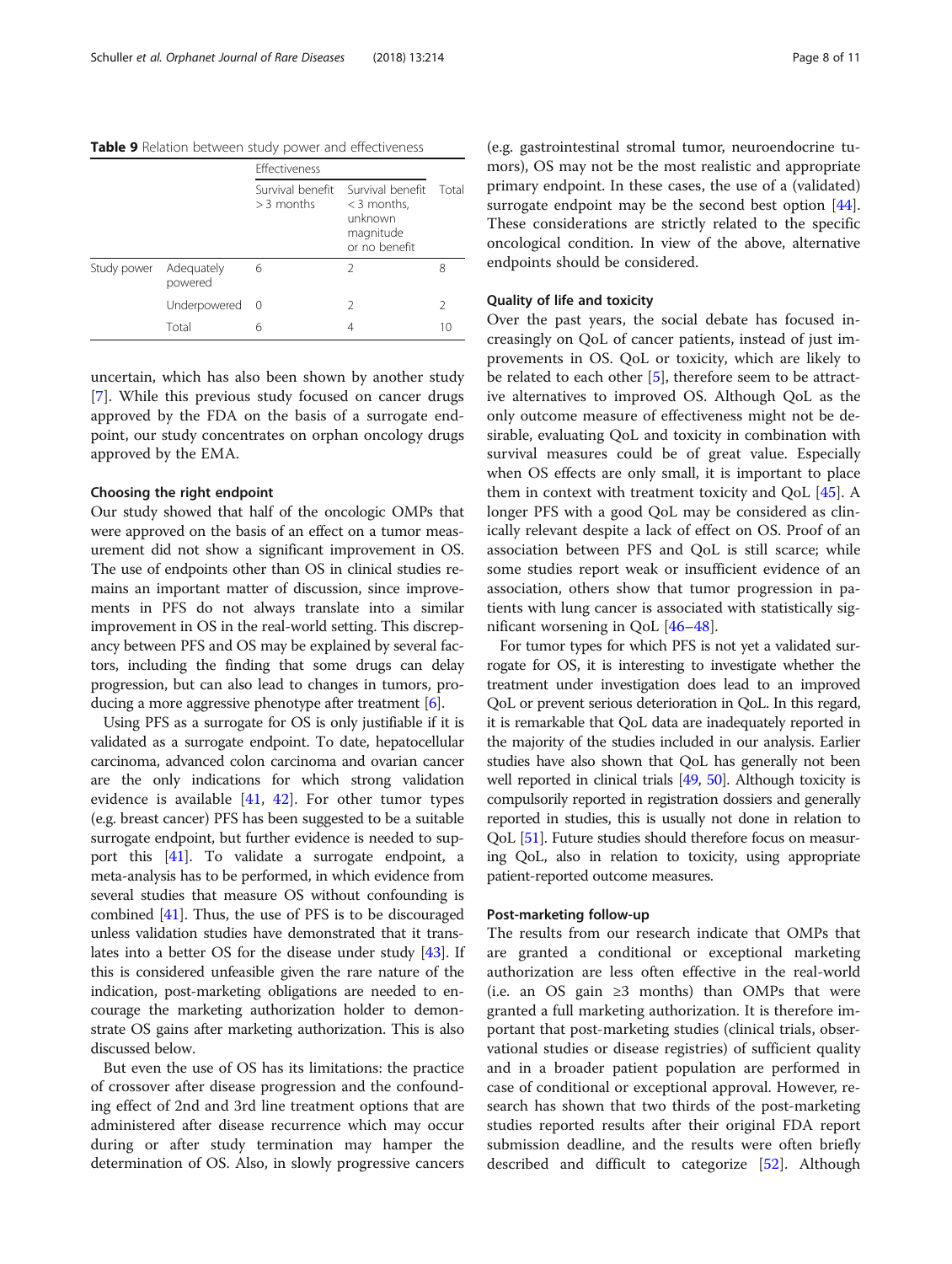compliance of conducting such studies by marketing authorization holders in the EU was never thoroughly investigated, it is known that half of the post-marketing studies attached to a conditional marketing are completed with a substantial delay [\[7,](#page-9-0) [53](#page-10-0)–[56](#page-10-0)]. In the past, some OMPs were withdrawn from the market due to serious safety concerns [\[57\]](#page-10-0), but it seems more problematic to remove an OMP from the market due to questionable efficacy in general and lack of an improvement in OS more specifically in the post-marketing setting [\[49](#page-10-0)]. In order to establish what represents sufficient evidence at time of marketing authorization and in the post-marketing period, it is important to involve regulators and industry, but also academics and patients early in the drug development process. Approving an OMP based on an effect on a tumor measurement may be acceptable if strict regulations require data on clinical outcomes in the post-marketing phase. Also, regarding the difficulties involving OMP development, it has to be agreed upon in an early phase what constitutes a suitable study design.

Several databases exist with publicly available data on survival associated by age, sex, race, year of diagnosis, and geographic area (Netherlands Comprehensive Cancer Organization and the Surveillance, Epidemiology, and End Results Program). However, these databases do not provide information on the previous treatments and their outcome for each patient included in the database [[58](#page-10-0)]. This information would especially be of importance in OMPs that are authorized to be used as a 2nd or 3rd line therapy. Also, a priori defined analysis of OS data in patient subgroups could provide additional important information. Therefore, initiatives such as the National Cancer Knowledge System, which is part of the US Precision Medicine Initiative® and which integrates genomic information from tumors with clinical response data, should be highly encouraged [[59\]](#page-10-0).

# Bridging the efficacy-effectiveness gap: Future recommendations

As shown by the ESMO-MCBS scores, all OMPs of which the pivotal studies showed a high level of clinical benefit (scores A, B, 5 or 4), are effective in the real world. This finding suggests that the ESMO-MCBS results may be used by the regulators in the assessment of clinical trial data, but also by others in clinical guideline development and health technology assessment (HTA)-analyses. Although ESMO-MCBS takes into account QoL and toxicity, these outcomes are not always reported well in the literature. Therefore, future studies should put greater emphasis on measuring and reporting QoL and toxicity.

Signals for the need of a better alignment between the data requirements of both the regulators and HTA bodies, with the aim of bridging or at least reducing the

efficacy-effectiveness gap, have resulted in several recent initiatives by the EMA in the past years. First, a pilot was started on a novel way of marketing authorization, the so-called 'adaptive pathway'. This approach addresses the issue of subpopulations in orphan diseases. A marketing authorization is first granted to a small, well-defined subpopulation in which the drug is proven to be effective. With additional evidence, the target population may be broadened [\[60\]](#page-10-0). As long as it is unclear whether a new OMP is effective in a broader population, strict prescription rules should be applied. The idea is that the HTA decisions are taken stepwise accordingly. In another initiative, called PRIority MEdicines (PRIME), early dialogue with HTAs is less prominent. It does, however, offer early support to the pharmaceutical industry to optimize data generation and enables accelerated assessment of medicines that may offer a major therapeutic advantage over existing treatments, or a benefit to patients with no treatment options  $[61]$  $[61]$  $[61]$ . Up to July 2017, 6 oncological medicines are enrolled in a PRIME scheme. Another important development by the EMA is the 'real-world evidence' initiative, which aims to collect data on effectiveness outside the constraints of conventional randomized clinical trials (e.g., biobanks, insurance data, registries) [[62](#page-10-0)]. By collecting real-world evidence throughout the lifecycle of a drug, decision-making for regulators and HTA bodies will eventually be improved. For post-marketing OMP registries, criteria have been proposed to improve their quality and value  $[63]$  $[63]$  $[63]$ .

## Limitations

The most important limitation of the current study is the small sample size, which hampered the performance of statistical analyses. Furthermore, post-marketing OS data were only available for half of the OMPs, which made it challenging to draw conclusions on which factors contribute to the efficacy-effectiveness gap. The absence of post-marketing studies is remarkable, but might be explained by the rapid development of new drugs for each indication, making post-marketing studies on 'old' drugs less interesting to be performed. Because data in international cancer databases were not sufficiently accurate, these data were not suitable to be included in our study. The lack of data on treatment outcomes does, however, underline the need for more complete databases.

The 3 month cutoff that was chosen for determination of a clinically relevant change in OS might seem arbitrary, but was derived from the NICE 'guideline on appraising life-extending, end of life treatments' (for patients with a life expectancy < 24 months). Since the majority of the included OMPs in our study was authorized for advanced, progressive or metastasized cancers, we believe this cutoff is justified.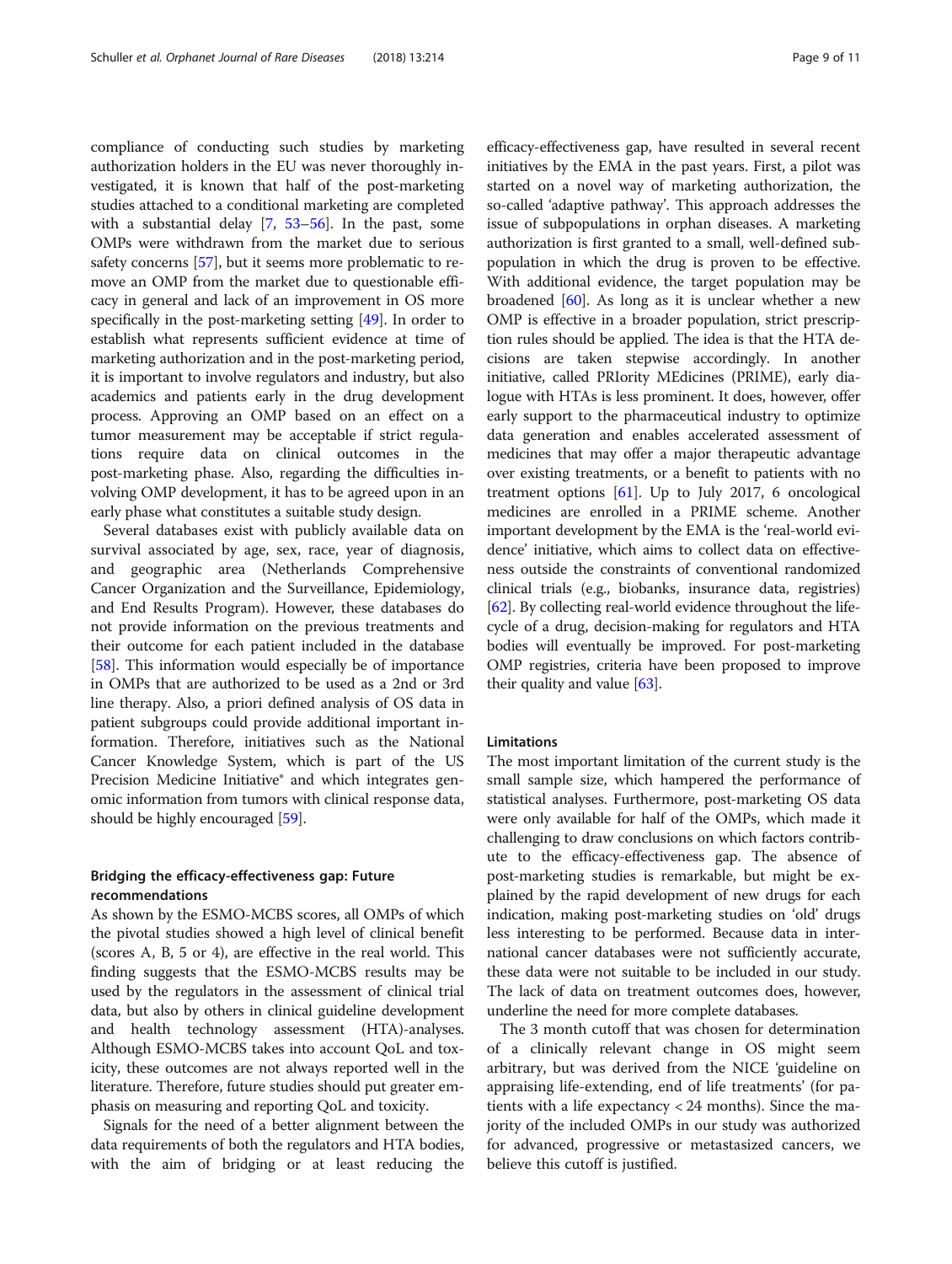# <span id="page-9-0"></span>Conclusion

Forty percent of the authorized oncologic OMPs did not show a clinically relevant gain in OS in the real-world setting, suggesting that an efficacy-effectiveness gap exists for oncologic OMPs. Our study suggests that the type of marketing authorization, type of primary study endpoint, and study power all contribute to the efficacy-effectiveness gap to a certain extent. All OMPs with high ESMO-MCBS scores showed a good real-world effectiveness, indicating that this scoring system may be of high value in the assessment of drug dossiers as well as reimbursement decisions. Furthermore, post-marketing surveillance of OMPs with a conditional/exceptional marketing authorization in particular is important to monitor the real-world effectiveness.

# Additional files

[Additional file 1:](https://doi.org/10.1186/s13023-018-0900-9) EPAR comments. (DOC 50 kb) [Additional file 2:](https://doi.org/10.1186/s13023-018-0900-9) Overview of pivotal studies and post-marketing studies. (DOC 379 kb)

#### Abbreviations

COMPASS: Clinical evidence of Orphan Medicinal Products - an ASSessment tool; DFS: Disease-Free Survival; ECOG: Eastern Cooperative Oncology Group; EMA: European Medicines Agency; EPAR: European Public Assessment Report; ESMO-MCBS: European Society for Medical Oncology Magnitude of Clinical Benefit Scale; EU: European Union; FDA: Food and Drug Administration; HTA: Health Technology Assessment; NICE: National Institute for Health and Care Excellence; OMP: Orphan Medicinal Product; ORR: Objective Response Rate; OS: Overall Survival; PFS: Progression-Free Survival; PRIME: PRIority Medicines; QoL: Quality of Life; RFS: Recurrence-Free Survival; TTF: Time to Treatment Failure; TTP: Time To Progression

#### Funding

This work was supported by the Dutch Medicines Evaluation Board.

#### Availability of data and materials

The datasets used and/or analyzed during the current study are available from the corresponding author on reasonable request.

#### Authors' contributions

CH, MB, VS, CG, HK and YS contributed to the study design. YS was responsible for collecting research data, carried out the literature search and drafted the manuscript. Data interpretation was performed by YS and supervised by MB and VS. MB, CH, HK, CG and VS critically reviewed the manuscript. All authors read and approved the final manuscript.

#### Ethics approval and consent to participate

Not applicable.

#### Consent for publication

Not applicable.

#### Competing interests

YS has no conflicts of interest. Over the past 3 years, MB has received travel support from Sanofi Genzyme once. MB and CH have not performed any paid consultancies nor received fees for speaking at conferences. The Academic Medical Center participates in clinical trials with Sanofi Genzyme and Protalix and received support for registries from Sanofi Genzyme and Shire HGT. None of the support or grants are related to the submitted work. Over the past 3 years, HJK received compensation for advisory board membership from IPSEN. His institution received research grant for a clinical trials from BAYER and Novartis.

This publication is a summary of the European Public Assessment Reports and the summary of product characteristics available on the EMA website, focusing on the main issues discussed during the scientific evaluation. Healthcare professionals and interested readers are referred to the EMA website for up-to-date information on this marketing authorization (<http://www.ema.europa.eu>). The authors remain solely responsible for the opinions expressed in this publication.

#### Publisher's Note

Springer Nature remains neutral with regard to jurisdictional claims in published maps and institutional affiliations.

#### Author details

<sup>1</sup>Department of Endocrinology and Metabolism, F5-165, Academic Medical Center, University of Amsterdam, Meibergdreef 9, 1105, AZ, Amsterdam, The Netherlands. <sup>2</sup> Cancer Center Amsterdam, Academic Medical Center University of Amsterdam, Amsterdam, the Netherlands. <sup>3</sup>College ter Beoordeling Geneesmiddelen/ Dutch Medicines Evaluation Board, Utrecht, the Netherlands.

#### Received: 8 December 2017 Accepted: 29 August 2018 Published online: 28 November 2018

#### References

- 1. Wild BWSaCP. World Cancer Report. WHO; 2014. ISBN: 978-92-832-0429-9.<br>21 Stewart RW WC WHO world Cancer report. 2014.
- 2. Stewart BW WC. WHO world Cancer report. 2014.<br>3. Putzeist M. Mantel-Teeuwisse AK Llinares Let al.
- Putzeist M, Mantel-Teeuwisse AK, Llinares J, et al. EU marketing authorization review of orphan and non-orphan drugs does not differ. Drug Discov Today. 2013;18(19-20):1001–6.
- 4. Guideline on the evaluation of anticancer medicinal products in man. European Medicines Agency; 2012. [http://www.ema.europa.eu/docs/en\\_GB/](http://www.ema.europa.eu/docs/en_GB/document_library/Scientific_guideline/2013/01/WC500137128.pdf) [document\\_library/Scientific\\_guideline/2013/01/WC500137128.pdf.](http://www.ema.europa.eu/docs/en_GB/document_library/Scientific_guideline/2013/01/WC500137128.pdf) Accessed 14 Mar 2016.
- 5. Guidance for Industry: Clinical Trial Endpoints for the Approval of Cancer Drugs and Biologics. Food and Drug Administration. [http://www.fda.gov/](http://www.fda.gov/downloads/Drugs/Guidances/ucm071590.pdf) [downloads/Drugs/Guidances/ucm071590.pdf.](http://www.fda.gov/downloads/Drugs/Guidances/ucm071590.pdf) Accessed 14 Mar 2016.
- 6. Booth CM, Eisenhauer EA. Progression-free survival: meaningful or simply measurable? J Clin Oncol. 2012;30(10):1030–3.
- 7. Kim C, Prasad V. Cancer drugs approved on the basis of a surrogate end point and subsequent overall survival: an analysis of 5 years of US Food and Drug Administration approvals. JAMA Intern Med. 2015;175(12):1992–4.
- 8. Sekine I, Takada M, Nokihara H, et al. Knowledge of efficacy of treatments in lung cancer is not enough, their clinical effectiveness should also be known. J Thoracic Oncol. 2006;1(5):398–402.
- 9. Mol L, Koopman M, van Gils CW, et al. Comparison of treatment outcome in metastatic colorectal cancer patients included in a clinical trial versus daily practice in the Netherlands. Acta Oncol. 2013;52(5):950–5.
- 10. Templeton AJ, Vera-Badillo FE, Wang L, et al. Translating clinical trials to clinical practice: outcomes of men with metastatic castration resistant prostate cancer treated with docetaxel and prednisone in and out of clinical trials. Ann Oncol. 2013;24(12):2972–7.
- 11. Salas-Vega S, Iliopoulos O, Mossialos E. Assessment of overall survival, quality of life, and safety benefits associated with new Cancer medicines. JAMA Oncol. 2017;3(3):382–90.
- 12. Davis C, Naci H, Gurpinar E, et al. Availability of evidence of benefits on overall survival and quality of life of cancer drugs approved by European medicines agency: retrospective cohort study of drug approvals 2009-13. BMJ. 2017;359:j4530.
- 13. Picavet E, Cassiman D, Aertgeerts B, et al. Development and validation of COMPASS: clinical evidence of orphan medicinal products - an assessment tool. Orphanet J Rare Dis. 2013;8:157.
- 14. Schuller Y, Hollak CEM, Gispen-de Wied CC, et al. Factors contributing to the efficacy-effectiveness gap in the case of orphan drugs for metabolic diseases. Drugs. 2017;77(13):1461–72.
- 15. Oken MM, Creech RH, Tormey DC, et al. Toxicity and response criteria of the eastern cooperative oncology group. Am J Clin Oncol. 1982;5(6):649–55.
- 16. Cherny NI, Sullivan R, Dafni U, et al. A standardised, generic, validated approach to stratify the magnitude of clinical benefit that can be anticipated from anti-cancer therapies: the European Society for Medical Oncology magnitude of clinical benefit scale (ESMO-MCBS). Ann Oncol. 2015;26(8):1547–73.